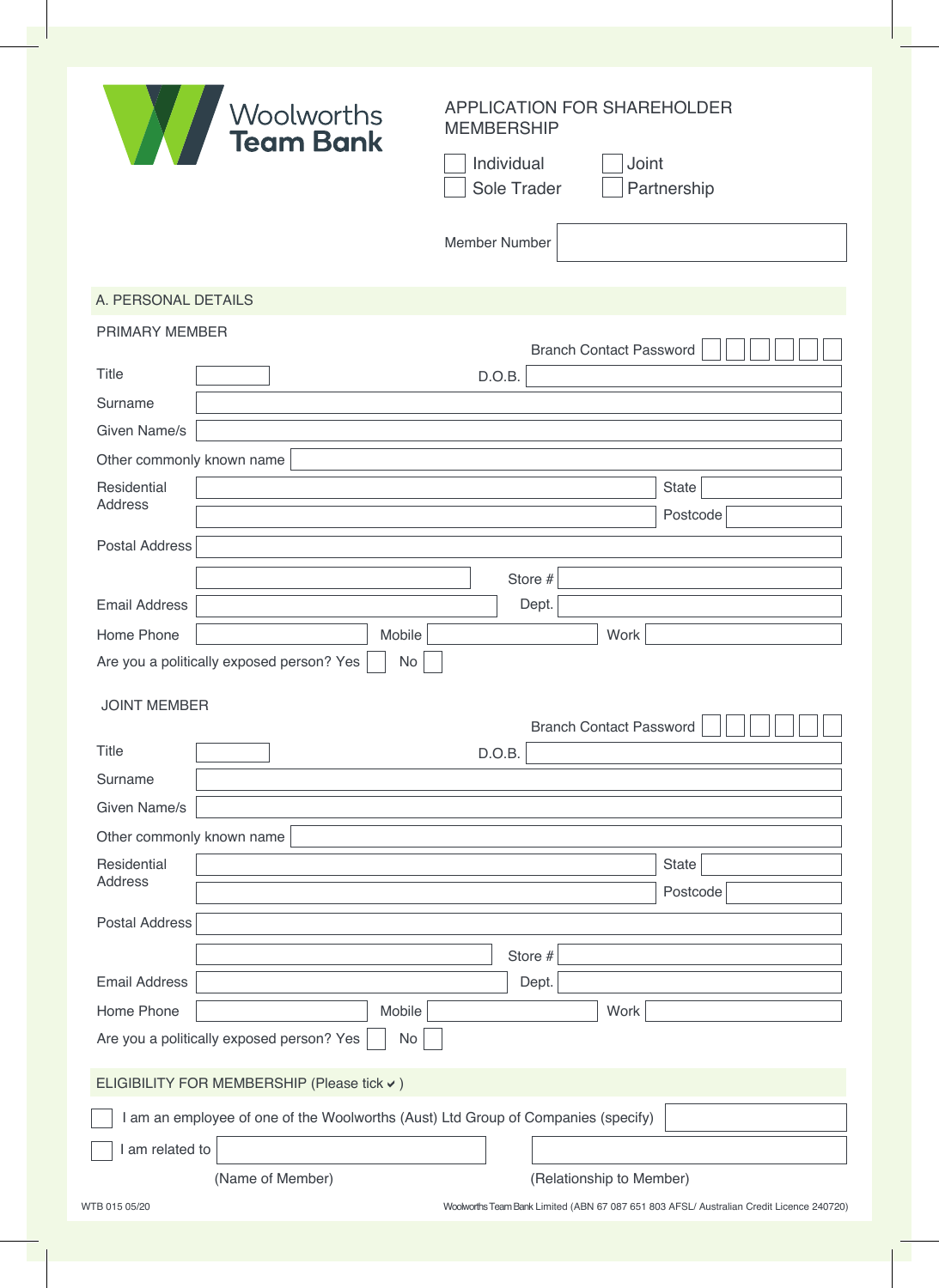### B. SOLE TRADER/ PARTNERSHIP

#### REGISTERED BUSINESS NAME/PARTNERSHIP DETAILS

Please state registered Business Name or Partnership Name (we need to sight original or a copy of the Business Name Registration Certificate, if you use a Registered Business Name)

| <b>Registered Business</b><br>Name                                                                                                                                                                                                                                                        |                                                   |                                                                                                                                                                        |              |      | <b>ABN</b> |          |  |
|-------------------------------------------------------------------------------------------------------------------------------------------------------------------------------------------------------------------------------------------------------------------------------------------|---------------------------------------------------|------------------------------------------------------------------------------------------------------------------------------------------------------------------------|--------------|------|------------|----------|--|
| Partnership Name                                                                                                                                                                                                                                                                          |                                                   |                                                                                                                                                                        |              |      | <b>ABN</b> |          |  |
| <b>Principal Business</b><br><b>Address</b>                                                                                                                                                                                                                                               |                                                   |                                                                                                                                                                        |              |      |            |          |  |
|                                                                                                                                                                                                                                                                                           |                                                   |                                                                                                                                                                        | <b>State</b> |      |            | Postcode |  |
| <b>Postal Address</b>                                                                                                                                                                                                                                                                     |                                                   |                                                                                                                                                                        |              |      |            |          |  |
|                                                                                                                                                                                                                                                                                           |                                                   |                                                                                                                                                                        | <b>State</b> |      |            | Postcode |  |
| <b>Business Email</b>                                                                                                                                                                                                                                                                     |                                                   | Website                                                                                                                                                                |              |      |            |          |  |
| When opening a Partnership Joint Account, the signatories confirm that the name of the partnership is as listed above                                                                                                                                                                     |                                                   |                                                                                                                                                                        |              |      |            |          |  |
| C. SELECTING YOUR ACCOUNTS AND ACCESS FACILITIES (Please tick v)                                                                                                                                                                                                                          |                                                   |                                                                                                                                                                        |              |      |            |          |  |
| Choice of Account Types*                                                                                                                                                                                                                                                                  |                                                   |                                                                                                                                                                        |              |      |            |          |  |
| <b>Access Savings</b><br><b>Goal Account</b><br>A simple and convenient way for managing your money<br>Focus on your goals and save towards them                                                                                                                                          |                                                   |                                                                                                                                                                        |              |      |            |          |  |
| <b>Budget Savings</b><br>Net Plus Internet Savings<br>Maximise your interest with every day access via the internet<br>Manage your Bill Paying with a carefully planned budget                                                                                                            |                                                   |                                                                                                                                                                        |              |      |            |          |  |
| <b>BU Account</b><br>Saver Plus (\$500 minimum balance)<br>Offers higher interest rates as your balance grows<br>Financial Independence for 13-17 year olds                                                                                                                               |                                                   |                                                                                                                                                                        |              |      |            |          |  |
| <b>Christmas Club</b><br><b>Super Saver Account</b><br>Plan ahead for the festive season<br>Perfect for children up to 12 years                                                                                                                                                           |                                                   |                                                                                                                                                                        |              |      |            |          |  |
| Cash Management Account<br>Telephone Banking (Numeric)<br>Ideal if you have large sums, like a good return, but do not<br>A range of options a simple telephone call away<br>wish to commit to a long term investment<br>Password                                                         |                                                   |                                                                                                                                                                        |              |      |            |          |  |
| Choice of Access Facilities*                                                                                                                                                                                                                                                              |                                                   |                                                                                                                                                                        |              |      |            |          |  |
| Providing you world wide access to your funds                                                                                                                                                                                                                                             | <b>Visa Debit Card</b><br><b>Internet Banking</b> |                                                                                                                                                                        |              |      |            |          |  |
| Redicard<br>ONLY available to members under 18 years old                                                                                                                                                                                                                                  |                                                   | Banking from the comfort of your own home<br>· Must contain a least one alpha and one numeric character.<br>• Must have a minimum of 8 and a maximum of 12 characters. |              |      |            |          |  |
| <b>Member Chequing</b><br>Personalised chequing facility                                                                                                                                                                                                                                  |                                                   | Interim Password                                                                                                                                                       |              |      |            |          |  |
| * Before selecting your preferred account types and access facilities, please refer to and read the Privacy Notification, our<br>Product Disclosure Statement and Summary of Accounts and Availability of Access Facilities.                                                              |                                                   |                                                                                                                                                                        |              |      |            |          |  |
| ACCOUNT OPERATION METHOD (Please tick v)                                                                                                                                                                                                                                                  |                                                   |                                                                                                                                                                        |              |      |            |          |  |
| Any One to Sign<br>All Parties to Sign                                                                                                                                                                                                                                                    |                                                   |                                                                                                                                                                        |              |      |            |          |  |
| I/ We apply for membership of Woolworths Team Bank, and undertake to deposit the sum of \$1.00 for share<br>capital, which is fully refundable in accordance with the Constitution should I/we close my/our membership                                                                    |                                                   |                                                                                                                                                                        |              |      |            |          |  |
| I/ We agree to be bound by the 'VISA/Redicard Conditions of Use' and all other terms and conditions applicable to the<br>selected Accounts and Access facilities. I/ We acknowledge that my/our Cards and Personal Identification Numbers will<br>be mailed to my/our residential address |                                                   |                                                                                                                                                                        |              |      |            |          |  |
| Signature                                                                                                                                                                                                                                                                                 |                                                   |                                                                                                                                                                        |              | Date |            |          |  |
| Signature                                                                                                                                                                                                                                                                                 |                                                   |                                                                                                                                                                        |              | Date |            |          |  |

Signature

WTB 015 05/20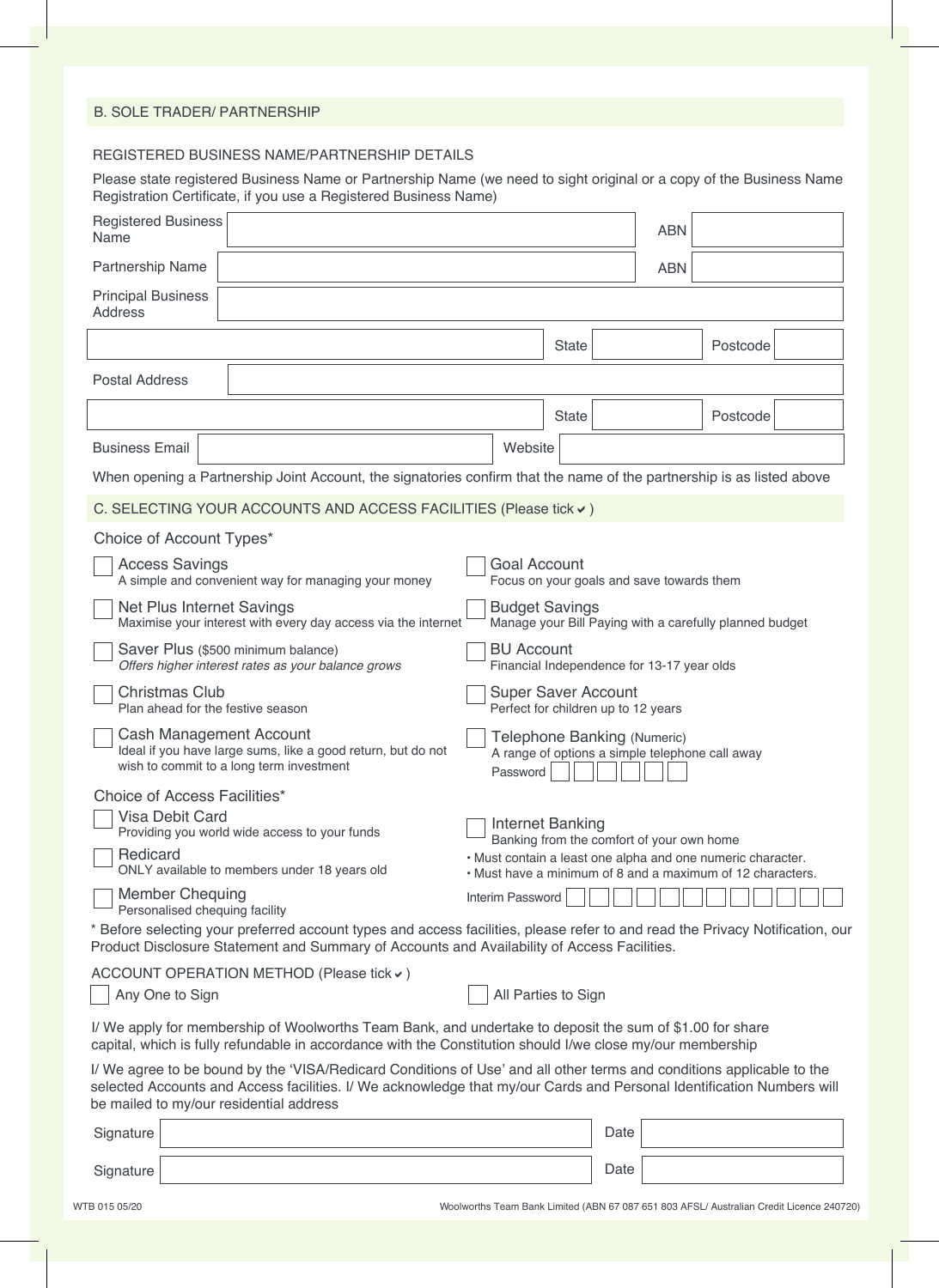#### PROOF OF IDENTITY

In accordance with relevant Acts of Parliament, all financial institutions must prove your identity when you become a signatory of an account. These procedures will occur once only for each signatory and information provided will apply all accounts which are held by the applicant/s.

Identity Verification Requirements

All account signatories are required to provide;

- ONE document from List A; or
- T WO documents, one from List B and one from list C

Documents must be either original documents, or certified copies (refer to List of persons who can certify copies)

Category A List (Please tick  $\checkmark$ )

Photo driver's licence issued by a State or Territory

Photo ID card issued by a State or Territory

Current passport (or one that has expired within last 2 years) issued by the Commonwealth of Australia

Current passport or national identity card, with photo of the person, issued by a foreign government, the United Nations, or a UN agency

Category B List (Please tick  $\vee$ )

Birth certificate or birth extract issued by a State or Territory

Birth certificate issued by a foreign, government, accompanied by English translation by accredited translator Citizenship certificate issued by the Commonwealth of Australia

Pension card, health care card issued by the Commonwealth of Australia

Category C List (Please tick  $\checkmark$ )

A notice that:

- was issued by the Australian Taxation Office within the last 12 months;
	- containing the name of the individual and his or her residential address; and
	- records a debt payable to or by the individual by or to the Commonwealth under a taxation law;
- was issued to an individual by a local government body or utilities provider within the last 3 months;
	- containing the name of the individual and his or her residential address; and
	- records the provision of services by that local government body or utilities provider to that address or to that person

In relation to a person under the age of 18, a notice that:

- was issued to a person by a school principal within the preceding three months,
- contains the name of residential address and
- record the period of that time the person attended at the school

LIST OF PERSONS WHO CAN CERTIFY COPIES OF IDENTITY DOCUMENTS (Please tick  $\boldsymbol{\nu}$ )

| <b>Legal Practitioner</b>                                                                        | An officer with 2 or more continuous years of                                                            |
|--------------------------------------------------------------------------------------------------|----------------------------------------------------------------------------------------------------------|
| Court Judge or Magistrate                                                                        | service with one or more financial institutions;                                                         |
| Justice of the Peace                                                                             | A member of the Institute of Chartered Accountants                                                       |
| Notary Public                                                                                    | in Australia and New Zealand, CPA Australia or the<br>National Institute of Public Accountants with 2 or |
| Police Officer                                                                                   | more years of continuous service.                                                                        |
| Permanent employee of Australia Postal Corporation membership<br>within 2 or more years service; |                                                                                                          |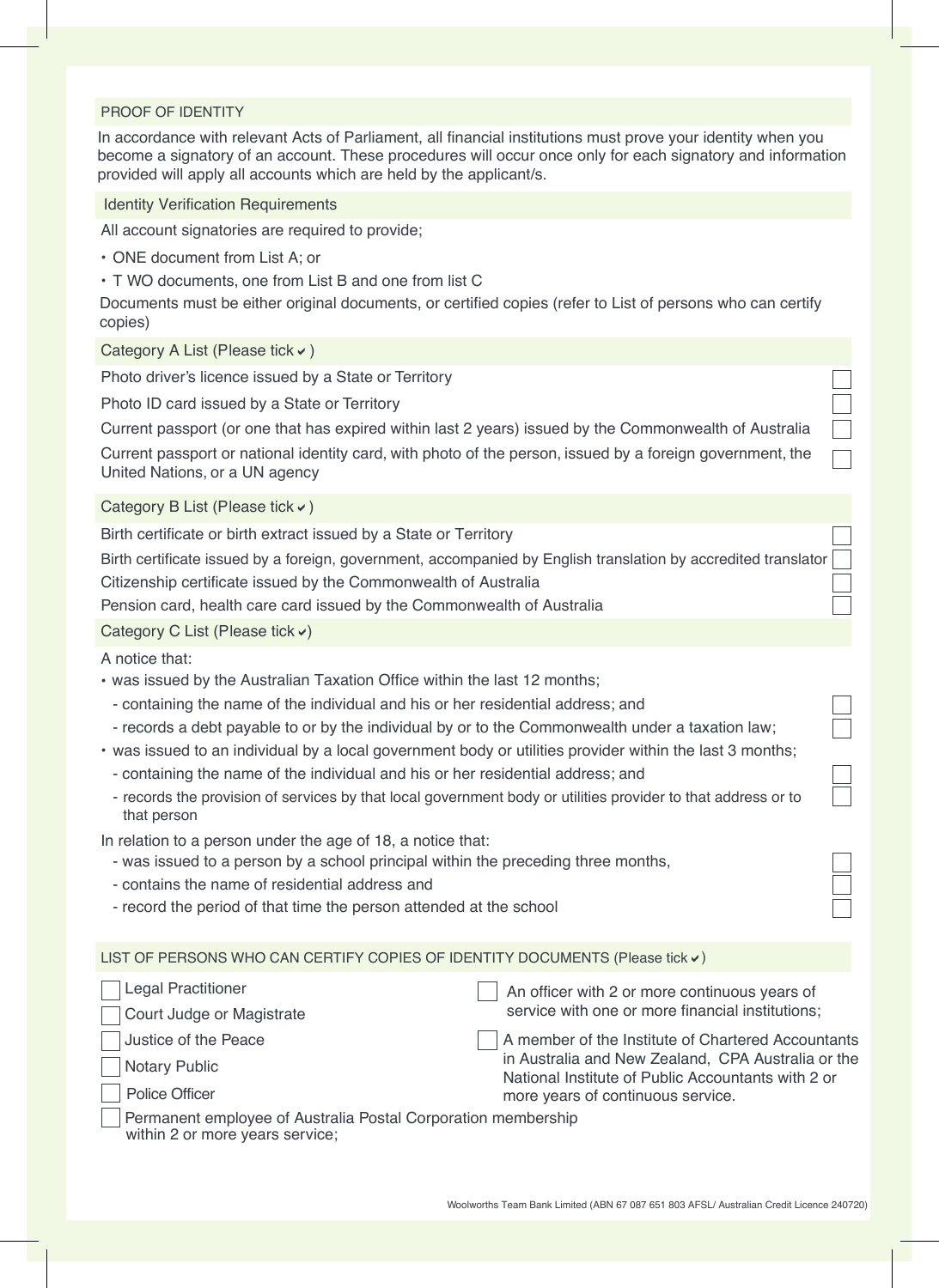WE WOULD LIKE TO KNOW WHY YOU JOINED/OPENED AN ACCOUNT WITH WOOLWORTHS TEAM BANK (PLEASE TICK $\checkmark$ )

| Bad experience with other financial institution | Workplace recommendation     |
|-------------------------------------------------|------------------------------|
| <b>Public profile/ Advertising</b>              | <b>Competitive Rate</b>      |
| Low Fees                                        | Family/friend recommendation |
| <b>Branch Location</b>                          | <b>BDC</b> (Store Rep)       |
| <b>Product Range</b>                            | Other<br>Government          |
|                                                 |                              |

# D. TAX FILE NUMBER

Collection of Tax File Number (TFN) information is authorised and regulated by tax laws and the Privacy Act. It is not an offence to choose not to quote your TFN. However, if your TFN is not quoted you may be charged Withholding Tax on the interest that you earn. If quoted, your TFN will automatically be applied to future accounts you open on this membership unless you instruct us otherwise.

| accounts you open on this membership unless you mshucit us otherwise.                                                                                             |                              |                                        |                   |
|-------------------------------------------------------------------------------------------------------------------------------------------------------------------|------------------------------|----------------------------------------|-------------------|
|                                                                                                                                                                   | Tax resident<br>of Australia | Tax resident<br>of overseas<br>country |                   |
|                                                                                                                                                                   | Yes<br>No                    | Yes<br><b>No</b>                       | Tax number if yes |
| <b>Primary Member</b>                                                                                                                                             |                              |                                        |                   |
| Joint Member                                                                                                                                                      |                              |                                        |                   |
| Partnership                                                                                                                                                       | <b>Registered Business</b>   |                                        |                   |
| E. RECORD OF IDENTIFICATION (Please tick v)                                                                                                                       |                              |                                        |                   |
| Specify The Customer Identification Procedures carried out to verify identity of the individual<br><b>Primary Member</b><br>Documents produced for Primary Member | Joint Member                 | Documents produced for Joint Member    |                   |
|                                                                                                                                                                   |                              |                                        |                   |
| Sole Trader                                                                                                                                                       | Partnership                  |                                        |                   |
| Documents produced for Sole Trader                                                                                                                                |                              | Documents produced for Partnership     |                   |
|                                                                                                                                                                   |                              |                                        |                   |
| <b>Identification Verified By</b><br><b>Woolworth Team Bank Staff Member</b>                                                                                      |                              | Date                                   |                   |
| OFFICE USE ONLY                                                                                                                                                   |                              |                                        |                   |
| <b>Details Verified By</b>                                                                                                                                        |                              | Date                                   |                   |

Woolworths Team Bank Limited (ABN 67 087 651 803 AFSL/ Australian Credit Licence 240720)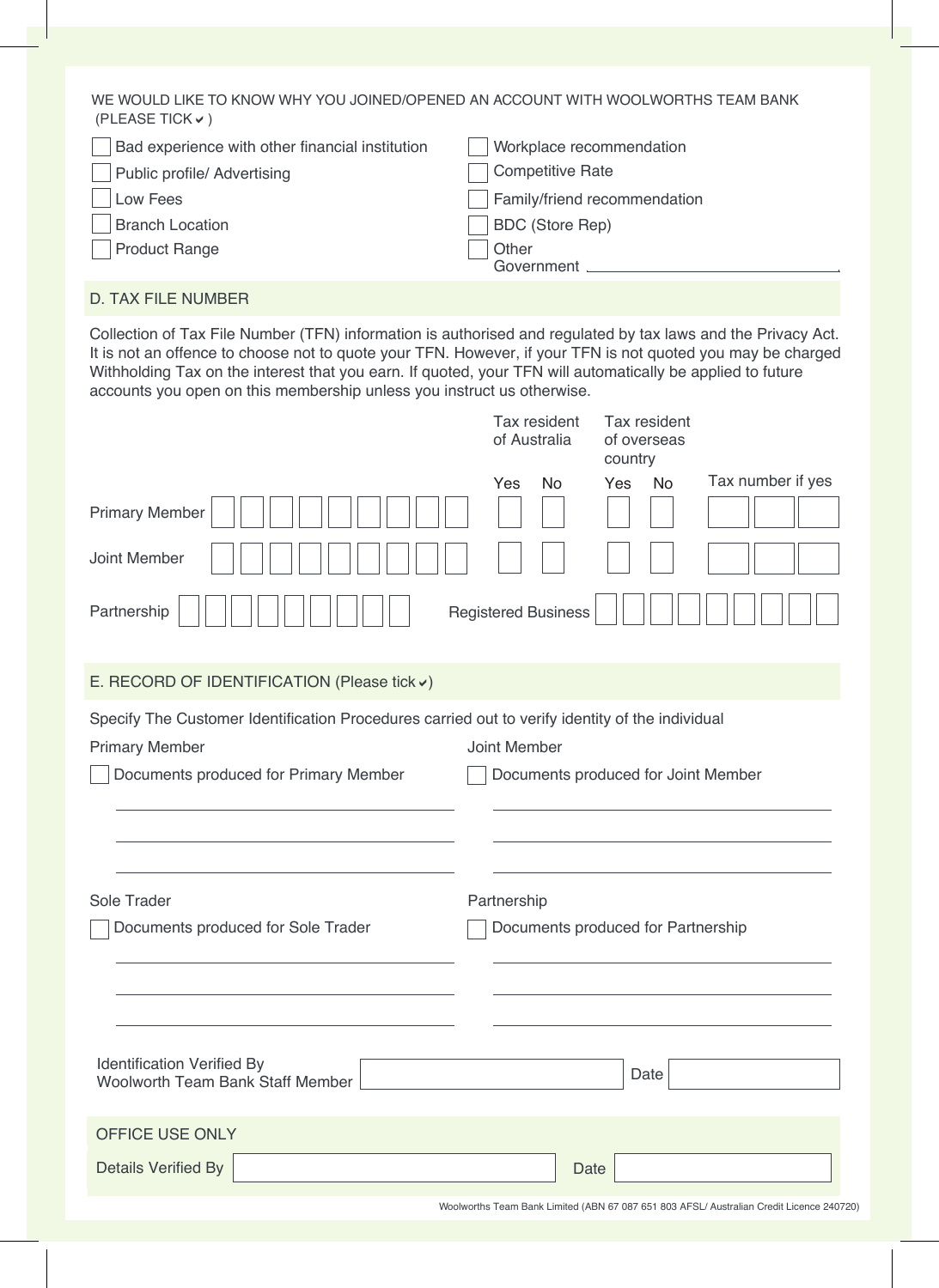

# PRIVACY NOTIFICATION

### **OUTLINE**

#### **This Privacy Notification sets out:**

- why we collect and use your information
- how we collect and use your information
- what happens if you do not wish to provide us with information
- whether we provide your information to other entities
- the availability of our Privacy Policy
- when we can disclose certain information to a credit reporting body
- how a credit reporting body may use your information
- whether we disclose your information overseas and if so, where
- how you can contact us.

# COLLECTION & USE OF YOUR INFORMATION

### **We collect and use your information to:**

- provide you with membership benefits, financial services and products or information about those benefits, service and products
- provide you with information about financial services and products from 3rd parties we have arrangements with
- conduct market and demographic research in relation to the products and services you and other members acquire from us
- establish your eligibility for a loan
- establish your capacity to repay a loan.

# **The law also requires us to collect and hold your information:**

- for our register of members under the Corporations Act
- to verify your identity under the AML/CTF Act
- to assess your capacity to pay a loan under the National Consumer Credit Protection Act.

#### HOW WE COLLECT YOUR INFORMATION

We will collect information about you and your financial position from you directly.

When you apply for a loan, we will collect information about your credit history from a credit reporting body.

#### HOW YOU CAN ACCESS YOUR INFORMATION

You can request access to your information at any time.

### WHAT IF YOU DO NOT WISH TO PROVIDE US WITH INFORMATION?

If you do not give us the information we require, we may not be able to admit you to membership or provide you with the financial service or product you have applied for.

### PROVIDING YOUR INFORMATION TO CREDIT REPORTING BODIES

The credit reporting body we disclose information to is Equifax.

If you do not make your repayments when they fall due or commit a serious credit infringement, we may disclose this to Equifax. Any information we provide to Equifax will be included in reports provided to credit providers to help them to assess your creditworthiness.

You can ask Equifax not to use your information for pre-screening of direct marketing by a credit provider. You can also ask them not to use or disclose your information if you reasonably believe that you have been or are likely to be a victim of fraud.

Equifax's policy on the management of information is available at www.equifax.com.au. You can contact Equifax by:

**Phone: 138 332**